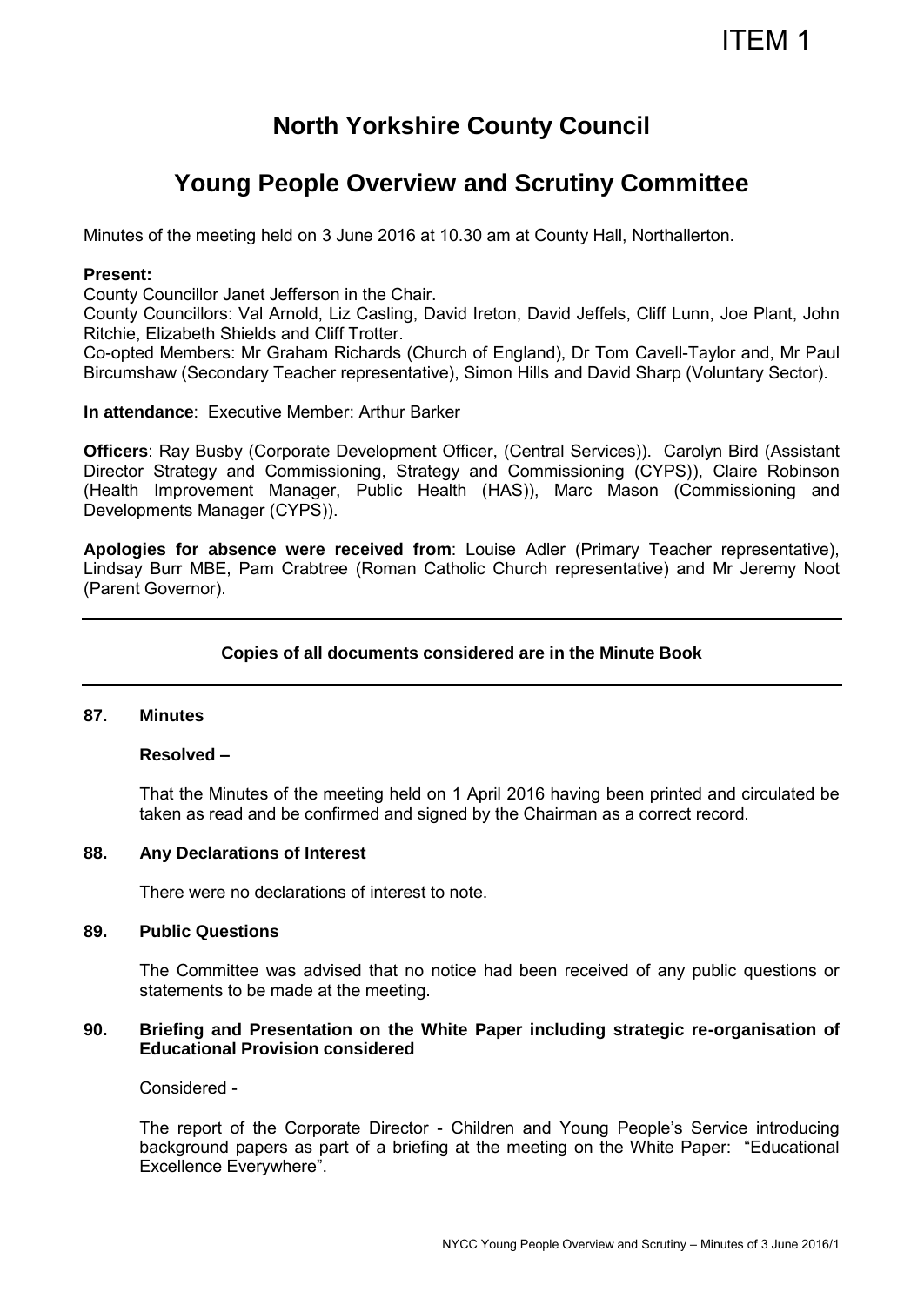Carolyn Bird took the committee through the range of proposals in the White Paper including:

# *Teacher training*

- initial teacher training changes;
- replacing QTS with a more challenging accreditation.

#### *School led system*

- all schools academies by 2022;<br>• Regional Schools' Commissione
- Regional Schools' Commissioners to intervene in underperforming academies/MATs;
- Redefined role for local authorities.

#### *Curriculum*

- Primary assessments to be reformed;
- Expansion of the National Citizen Service;
- Reform of alternative provision schools to remain accountable.

#### *Resources*

- Ensure effective use of Pupil Premium;
- National funding formula.

Members concurred with the concerns highlighted by Carolyn as those of the Directorate:

- a concentration on structures:
- Capacity of the academy sector to take on more;
- Particular concerns for authorities such as North Yorkshire;
- Will schools find the levels of autonomy that they want?
- Inclusiveness of multi-academy trusts: what happens to the small, the financially pressed, those with standards not as high as they should be?

A number of members expressed the view that the overriding feature of the White Paper, and arguably its fundamental weakness, was that it was prompted by an unnecessary rush to "academise".

The committee acknowledged the uncertainty around how the Local Authority's education duties will focus on three areas:

- ensuring every child has a school place;
- ensuring the needs of vulnerable children are met;
- acting as champions for all parents and families.

The committee considered the report of group spokespersons briefing on the strategic re organisation of Educational Provision. Ray Busby explained that there has been no hard and fast rule about what matters scrutiny should take an interest in. The committee has rarely wished to look at specific school reorganisations proposals, and where it had dome done it has tended to be with a view to ensuring that appropriate considerations have been made and that consultation has been carried out appropriately. With so much change in the air, the committee settled on a way forward until the guidance is definitive.

#### **Resolved -**

a) That the report be noted, and the proposed suggestion regarding scrutiny committee involvement in strategic level decisions regarding the provision of education be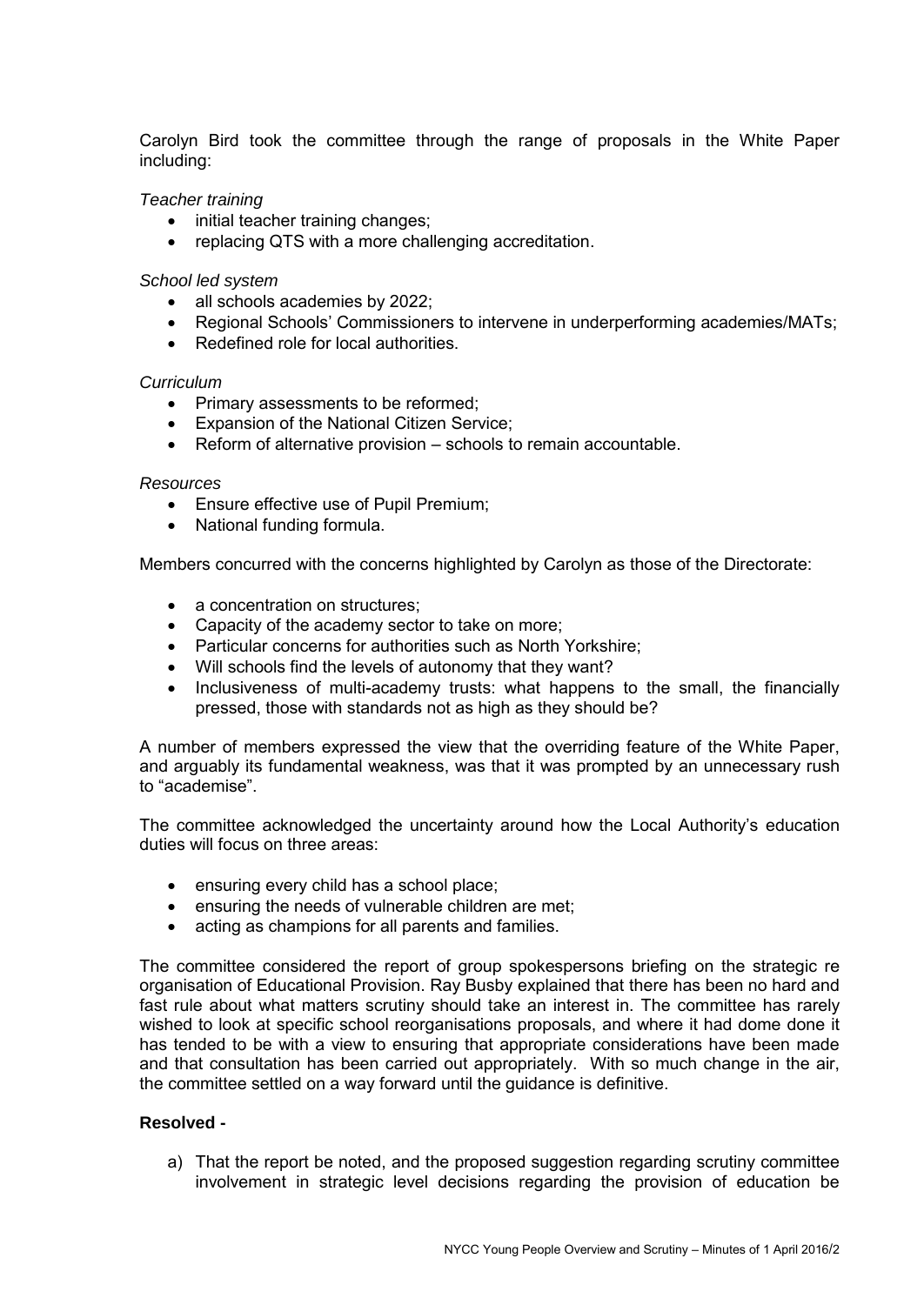agreed.

- b) That the committee be kept informed of the results of the many structured conversations taking place with key players and partners.
- c) The committee is particularly interested in what happens as the directorate looks to develop traded services through Smart Solutions, and even further ahead, the possibility of forming a Learning Trust.
- d) The committee keep a weather eye on developments, which might include convening a separate, workshop type session as those developments unfold.
- e) As a matter of routine, when any proposal regarding re-provision of educational provision has been agreed by Executive Member to go to consultation, the Scrutiny Officer will be notified, to enable the Chairman of YPOSC to consider whether, and at what time, the committee might wish to learn more about the proposal.

# **91. North Yorkshire Alcohol Strategy: Outcomes for Young People**

#### Considered -

The presentation by Claire Robinson, Health Improvement Manager, Public Health, Health and Adult Services.

Claire summarised the first annual report of the North Yorkshire Joint Alcohol Strategy 2014 – 2019. She described progress and main developments against the three outcome areas underpinning the alcohol strategy, and the impact of increased investment.

#### **Resolved -**

That the presentation be noted.

#### **92. Voice, Participation and Influence: Member Involvement**

#### Considered -

 The report of the Corporate Director - Children and Young People's Service updating the Committee on what opportunities there are for future engagement opportunities with children and young people and make suggestions that will aid the development of a Promise 2 document.

# **Resolved -**

That the report be noted.

#### **93. Work Programme**

#### Considered -

The report of the Scrutiny Team Leader inviting comments from Members on the content of the committee's programme of work scheduled for future meetings.